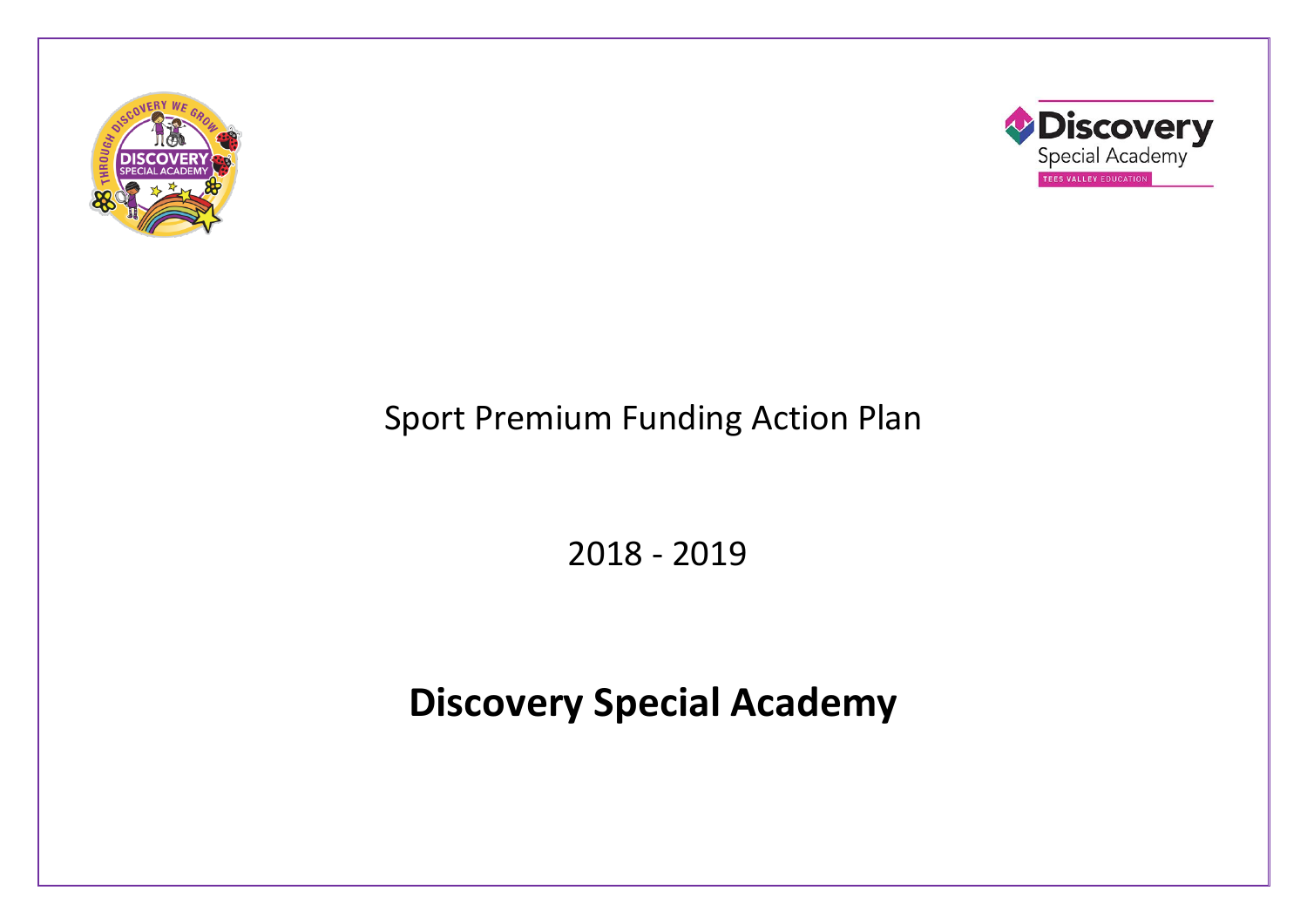Department for Education's vision for the Primary PE and Sport Premium

**ALL** pupils leaving primary school are **physically literate** and with the **knowledge, skills and motivation** necessary to equip them for a **healthy, active lifestyle** and **lifelong participation** in physical activity and sport.

The funding has been provided to ensure impact against the following objective:

To achieve self-sustaining improvement in the quality of PE and sport in primary schools. It is important to emphasise that the focus of spending must lead to long lasting impact against the vision (above) that will live well beyond the Primary PE and Sport Premium funding.

#### **It is expected that schools will see an improvement against the following 5 key indicators:**

- 1. The engagement of all pupils in regular physical activity kick-starting healthy active lifestyles.
- 2. The profile of PE and sport being raised across the school as a tool for a whole school improvement.
- 3. Increased confidence, knowledge and skills of all staff in teaching PE and sport.
- 4. Broader experience of a range of sports and activities offered to all pupils.
- 5. Increased participation in competitive sport.

In our action plan below we have specified which of the above key indicators each action/priority is related to. This helps the academy to focus our actions and ensure the funding is used as the Department for Education intended. 2018-2019 Sport Premium Funding allocated to our school is £16,300.00

| <b>Physical development</b>                                                                                                                                             |                                                                                                                                               |                                                 |                                                                                                                                                                                                                              |                                                                                                                                                                                         |
|-------------------------------------------------------------------------------------------------------------------------------------------------------------------------|-----------------------------------------------------------------------------------------------------------------------------------------------|-------------------------------------------------|------------------------------------------------------------------------------------------------------------------------------------------------------------------------------------------------------------------------------|-----------------------------------------------------------------------------------------------------------------------------------------------------------------------------------------|
| Key indicator 1,3 & 4                                                                                                                                                   |                                                                                                                                               |                                                 |                                                                                                                                                                                                                              |                                                                                                                                                                                         |
| School focus with clarity on<br>intended impact on pupils:                                                                                                              | Actions to achieve:                                                                                                                           | Funding<br>allocated:                           | Evidence and impact:                                                                                                                                                                                                         | Sustainability/next steps (for 2019/20<br>action plan)                                                                                                                                  |
| • High quality physical education<br>in EYFS and Key Stage 1 to<br>ensure they reach their full<br>potential.<br>• High levels of pupil participation<br>and engagement | • Children offered<br>opportunity to<br>participate in<br>variety of activities<br>such as soft play<br>sessions, sensory<br>sessions, forest | £1000<br>(transport<br>and cost of<br>sessions) | • Professional development for<br>teachers and teaching assistants:<br>Staff worked closely with Brambles<br>nursery teacher on the development<br>and use of outdoor learning/forest<br>schools, this allowed all pupils to | Forest school to continue to be<br>developed in the new<br>accommodation with areas<br>specifically designed to allow 'heavy'<br>lifting/pushing linked to sensory<br>integration work. |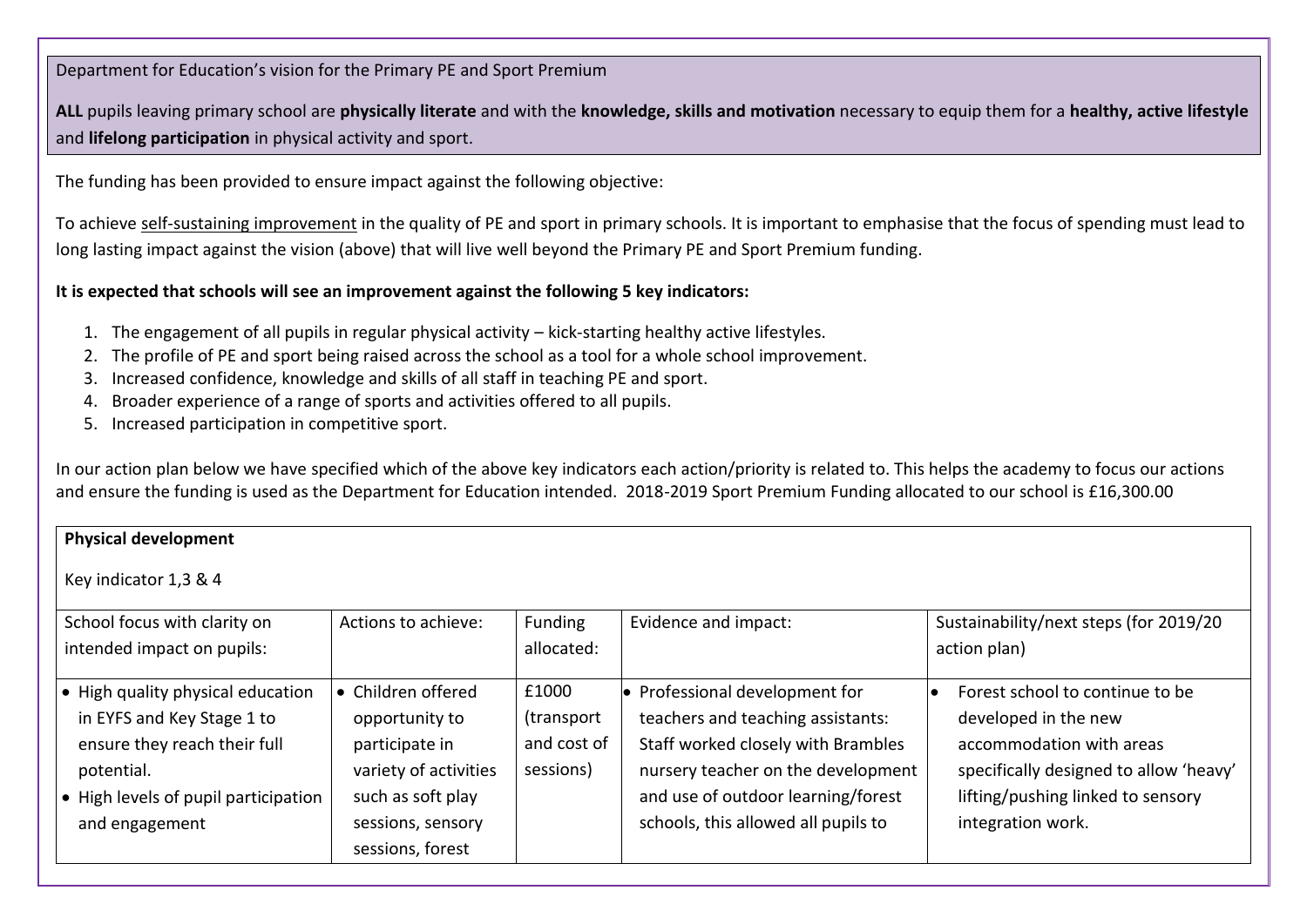| • Ensure hall times allocated so | school sessions or    |            | access up to 30 minutes of daily     | Employ sports coach/dance teacher<br>$\bullet$ |
|----------------------------------|-----------------------|------------|--------------------------------------|------------------------------------------------|
| that all pupils receive          | specialist riding     |            | physical activity.                   | to work alongside teaching staff to            |
| appropriate quantities of PE.    | sessions.             |            | $\bullet$ There has been increased   | develop professional skills and                |
| Use of Brambles and Pennyman     | • Focus on supporting |            | participation opportunities for all  | knowledge and broaden the                      |
| as required.                     | TA's in growing       |            | pupils during break and lunchtimes   | experience of a range of sport and             |
| • Access for all pupils          | their confidence to   |            | through focused play and activities, | activities.                                    |
| • Pupils will be given           | work with groups of   |            | therefore leading to increase in     | Purchase further equipment to                  |
| opportunities to explore their   | learners within PE    |            | healthy lifestyle. This increase in  | enhance PE provision within the new            |
| physical development through a   | sessions, outdoor     | £2000 (PE  | physical activity has also had a     | hall space and outdoor areas.                  |
| range of different activities    | play and targeted     | equipment) | positive impact on behaviour of      |                                                |
| • Pupils will be encouraged to   | individuals.          |            | pupils at break times and lunch      |                                                |
| transfer skills to different     | • Purchase PE         |            | times. This positive behaviour has   |                                                |
| curricular areas.                | equipment and         |            | also transferred into curriculum     |                                                |
| • Focus on supporting teachers   | resources to          |            | time. Participation in learning has  |                                                |
| and TA's in growing their        | support physical      |            | been enhanced as well as             |                                                |
| confidence to work with groups   | activity in school.   |            | interaction, communication           |                                                |
| of learners within PE sessions,  |                       |            | confidence and self-esteem.          |                                                |
| outdoor play and targeted        |                       |            |                                      |                                                |
| individuals.                     |                       |            |                                      |                                                |
| • Purchase PE equipment and      |                       |            |                                      |                                                |
| resources to support physical    |                       |            |                                      |                                                |
| activity in school               |                       |            |                                      |                                                |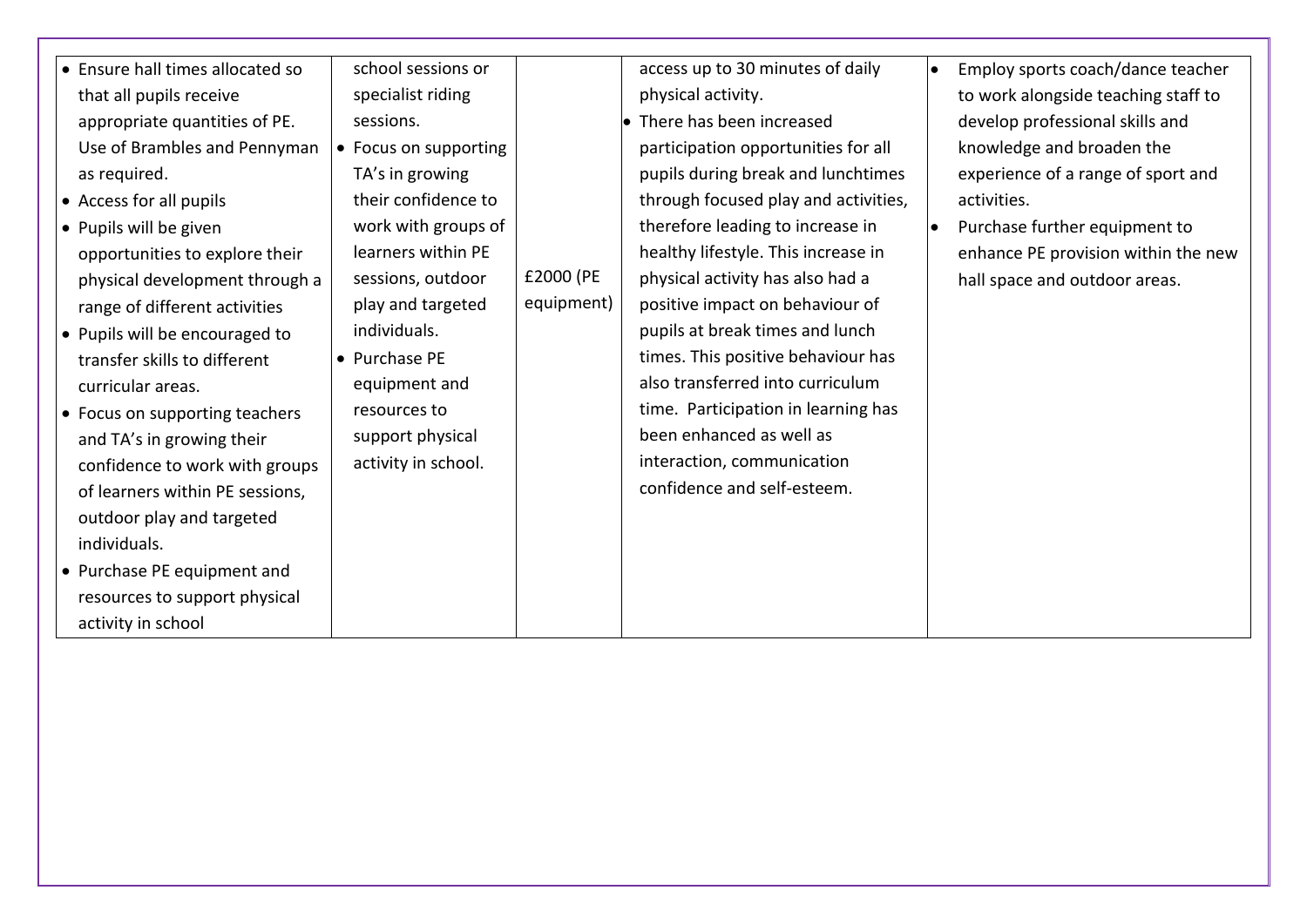#### **Healthy, active lifestyles**

Key indicator 1 & 3

Healthy behaviour in childhood and the teenage years set patterns for later life and, if acquired early, can have a dramatic impact on well-being. Nearly a quarter of all reception-aged children and one third of year 6 pupils are overweight or obese and it has been documented that inactivity causes nine per cent of premature mortality.

Identify the children who are least active or who are at risk of obesity and design targeted physical activity interventions specifically for them. The focus needs to be on enjoyment, so engage these pupils by offering a breadth of appealing activities that include plenty of exercise and promote wider health and well-being messages in a young people-centred environment.

| School focus with clarity on                                                                                                                                                                                                                                                                                                                                                                 | Actions to achieve:                                                                                                                                                                                                                                              | Funding                                             | Evidence and impact:                                                                                                                                                                                                                                                                                                                                                                                                                                                                                                                                                                                                                                                                                                                      | Sustainability/next steps (for 2019/20                                                                                                                                                                                                                                                                                                                                                                                                                                                                                                                                                                                                                                           |
|----------------------------------------------------------------------------------------------------------------------------------------------------------------------------------------------------------------------------------------------------------------------------------------------------------------------------------------------------------------------------------------------|------------------------------------------------------------------------------------------------------------------------------------------------------------------------------------------------------------------------------------------------------------------|-----------------------------------------------------|-------------------------------------------------------------------------------------------------------------------------------------------------------------------------------------------------------------------------------------------------------------------------------------------------------------------------------------------------------------------------------------------------------------------------------------------------------------------------------------------------------------------------------------------------------------------------------------------------------------------------------------------------------------------------------------------------------------------------------------------|----------------------------------------------------------------------------------------------------------------------------------------------------------------------------------------------------------------------------------------------------------------------------------------------------------------------------------------------------------------------------------------------------------------------------------------------------------------------------------------------------------------------------------------------------------------------------------------------------------------------------------------------------------------------------------|
| intended impact on pupils:                                                                                                                                                                                                                                                                                                                                                                   |                                                                                                                                                                                                                                                                  | allocated:                                          |                                                                                                                                                                                                                                                                                                                                                                                                                                                                                                                                                                                                                                                                                                                                           | action plan)                                                                                                                                                                                                                                                                                                                                                                                                                                                                                                                                                                                                                                                                     |
| • Resurface outdoor area to<br>provide a safe and appropriate<br>outdoor all weather space<br>$\bullet$ Provide opportunity for pupils to<br>be active throughout lunchtime<br>and playtimes<br>• Training for TAs to deliver a<br>variety of break and lunchtime<br>activities<br>• Develop areas of confidence and<br>self-esteem to allow pupils to<br>take risks within safe parameters. | $\bullet$ Resurface<br>outdoor area<br>• Use outside<br>spaces to further<br>develop physical<br>activities.<br>• Purchase<br>equipment such<br>as parachutes,<br>stepping stones,<br>balls and balance<br>bikes.<br>• CPD for staff<br>• Whole school<br>events | £5300<br>£2500<br>(equipment)<br>£500<br>(training) | $\bullet$ Increased confidence of young<br>people through participation in a<br>range of activities has had a<br>positive impact on self-esteem and<br>peer interaction. Pupils were able<br>to access the outdoor play area in<br>all weathers increasing the amount<br>of physical activity they took part<br>in. Pupils were also encouraged to<br>risk take through forest schools and<br>outdoor play.<br>Increased resources allowed the<br>pupils to develop their fitness<br>levels during taught sessions and<br>playtimes - scooters, bikes.<br>$\bullet$ Increase in skills associated with<br>equipment - development of<br>confidence, balance, stamina, gross<br>motor skills - ability to ride<br>throughout play session. | • Develop EYFS outdoor area to allow a<br>range of physical activity and<br>therefore development in pupils.<br>• Extend the range of opportunities for<br>pupils to be active throughout<br>lunchtime and playtimes using the<br>expertise of newly appointed TA.<br>• Provide opportunity for all to be<br>involved in whole school sports events<br>such as; Sports Day, Comic Relief,<br>Olympic and Paralympic celebration<br>events.<br>• Ensure healthy snacks and portion<br>sizes to promote healthy lifestyles<br>introducing pupils to a wider range of<br>foods. This is particularly important<br>for pupils with high sensory needs<br>who may have limited diets. |